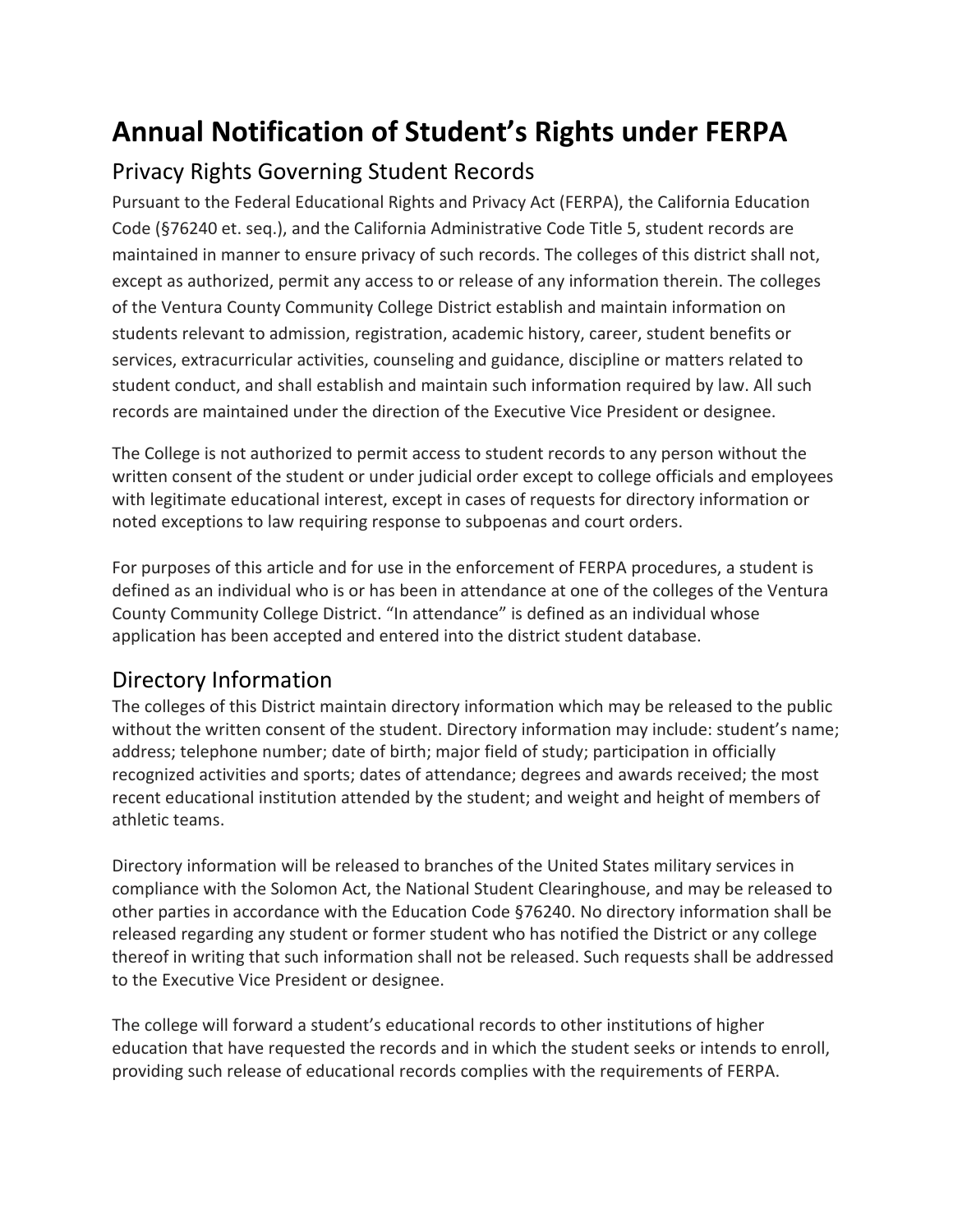FERPA affords students certain rights with respect to their education records. These rights include:

(1) The right to inspect and review his/her own education record. Any currently enrolled or former student has a right to access to any or all student records relating to the student which are maintained by this District. The editing or withholding of such records is prohibited except as provided by law. Requests for access shall be in writing, addressed to the Executive Vice President or designee at the college of attendance, and shall clearly identify the records requested for inspection and review. Requests by students to inspect and review records shall be granted no later than 15 days following the date of request. The inspections and review shall occur during regular school hours. The Executive Vice President or designee shall notify the student of the location of all official records which have been requested and provide personnel to interpret records where appropriate.

Access to student records may be permitted to any person for whom the student has executed written consent specifying the records to be released and identifying the party to whom the records may be released. Information concerning a student shall be furnished in compliance with a court order. The college shall make a reasonable effort to notify the student in advance of such compliance if lawfully possible within the requirements of the judicial order.

Students, for a fee determined by the Board, may request copies of their records.

Students may request copies of records for review. A fee of one dollar (\$1) will be charged per page per copy.

In accordance with the Family Education Rights and Privacy Act of 1974, all other student information, excluding that designated as Directory Information, cannot be released to a third party without written permission submitted to the college by the student. This law applies to all students attending the colleges of the Ventura County Community College District, regardless of the student's age.

(2) The right to request the amendment of the student's education records that the student believes is inaccurate. Any student may file a written request with the President of the college or the designee to remove student records which the student alleges to be: (1) inaccurate, (2) an unsubstantiated conclusion or inference, (3) a conclusion or inference outside the observers' areas of competence, (4) not based on personal observations of the named person with the time and place of the observation noted. Allegations which are sustained shall be expunged and the record removed and destroyed.

Students filing a written request shall be provided a hearing and receive, in writing, a decision either sustaining or denying the allegations.

Allegations which have been denied by the college may be further appealed to the Chancellor of the Ventura County Community College District and his or her designee. Allegations which have been denied by the Chancellor may be further appealed to the Governing Board of the